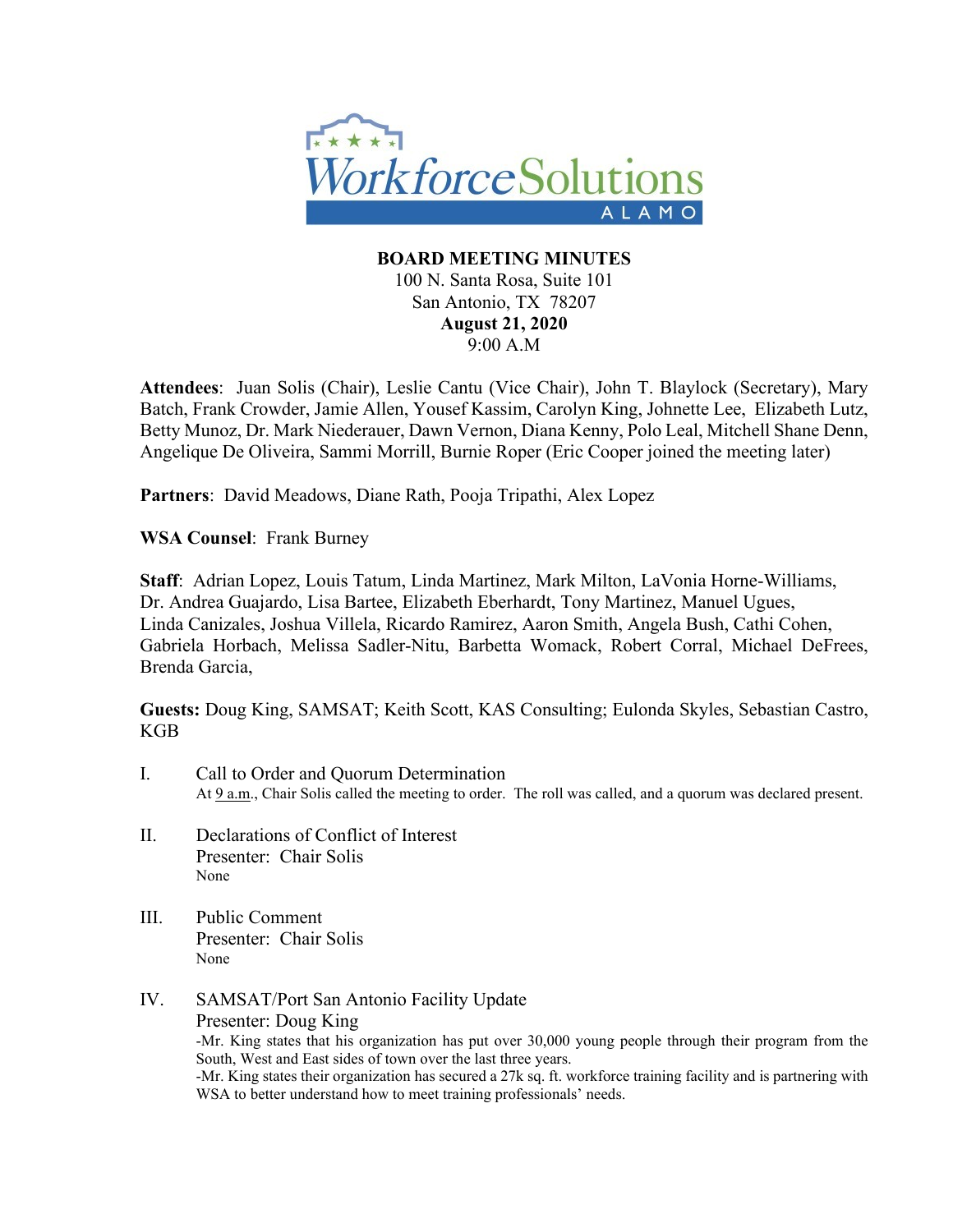-Implement courses for trainings, computer usage, jobs and other opportunities.

-Mr. King briefed the Board on Workforce Training Center at Port San Antonio, which is a project supported by WSA, which will be operational by Sept. 1, 2020.

#### V. Consent Agenda:

Presenter: Chair Solis

Upon motion by Director King and second by Director Batch, the Board unanimously approved the following:

- a. Special Board Meeting July 21, 2020 Minutes
- b. Childcare Services & Provider Transfers
- c. Unemployment Claims & Response
- d. TRS Discount Update
- e. Quality Assurance Update
- f. Leasing and Renovations Update
- g. Organizational Review Update

#### VI. Procurement:

Presenter: LaVonia Horne Williams, Director Procurement

Ms. Williams reviewed three pending procurement RFPs/RFI, highlighting efforts to publicize all procurements.

a. Legal RFP:<br>-Issued 7/20/2020. Pre-proposal meeting 7/27/2020. Written questions due 7/30/2020. Submission deadline 8/10/2020.

-Ensured solicitations were published electronically daily as well as on the comptroller's website. Submittals were also e-mailed the bidders list to 14 legal firms and it was posted to WSA website.

-After evaluation, WSA received one submittal. A minimum score of 70 was required to move forward, it scored 89 out of 100 points. WSA recommends award of contract to the highest ranked firm.

-Mr. Solis asked how many contractors were reached out to and what methods were used. LaVonia replied stating that 14 legal firms were contacted. Methods included using the commodity code for legal services and going to the comptroller's website. This generated a list of legal firms. The second method was doing a general search in the San Antonio, TX area and combining this information.

-Upon motion by Director Cantu and second by Director Munoz, the Board unanimously authorized staff to negotiate and execute a contract for legal services with Martin & Drought, separating out HR legal services with Ms. Finlayson with a separate contract.

#### b. PEO RFI:

Director Allen raised concerns with a RFI v. RFP. VC Cantu responded that HR Committee wants to learn more about PEO experience to determine whether PEO is a viable option and scope of services for WSA. RFI will be drafted for information to allow HR Committee to decide on RFP

#### c. Audit RFP:

Informational item to let Board know that audit RFP will be issued later this year. Chair Solis also informed Board that there also will be a IT/cyber audit later in the year.

VII. Human Resources Committee Report: Presenter: Leslie Cantu, Chair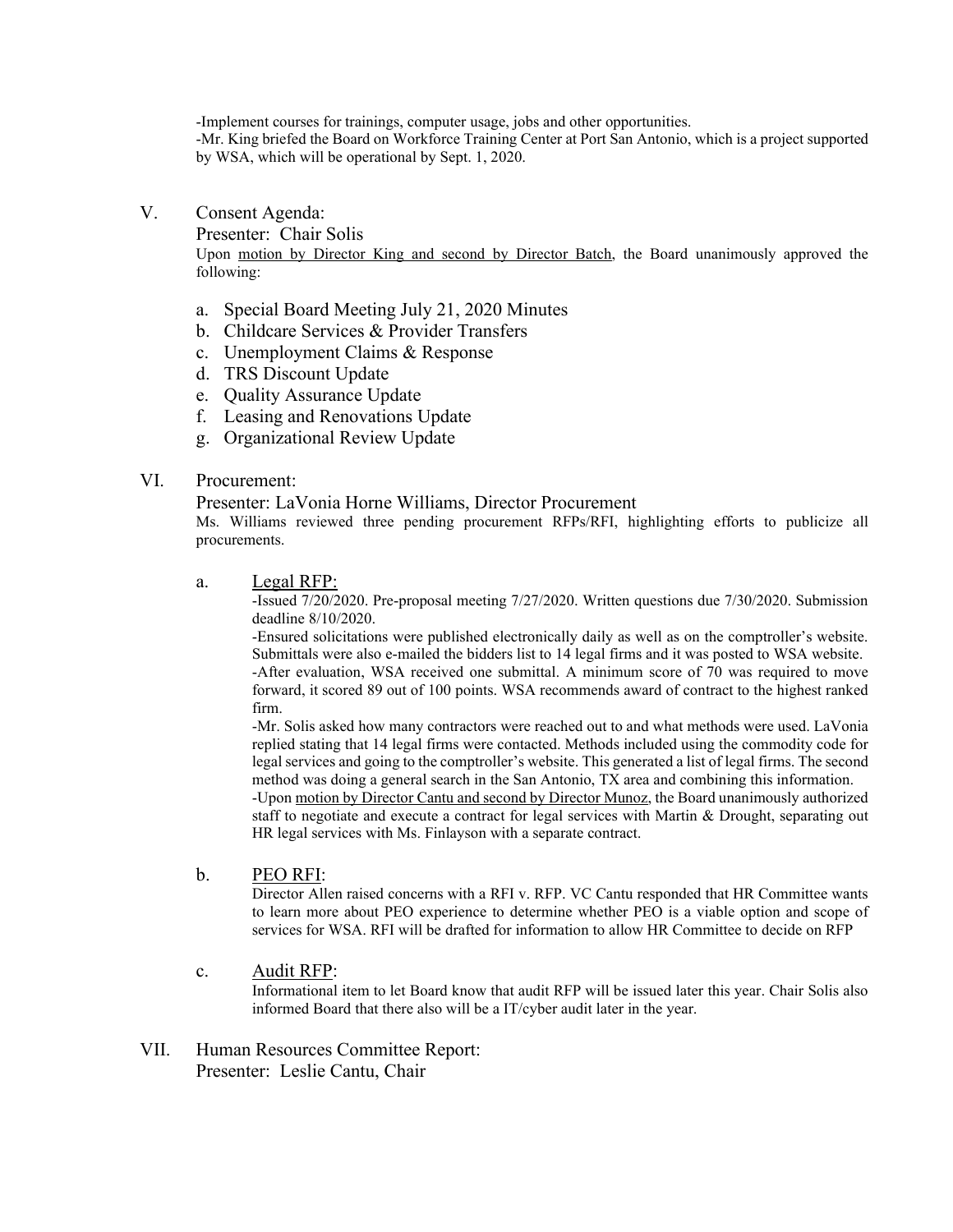a. WSA Employee Handbook Update

## b. KAS – HR Consultant Update

KAS (Keith Scott) provided an overview of its review of HR Handbook and other services. He also outlined its efforts to review and revise internal operational policies and procedures, performance management practices, director/manage training (particularly HR training), recruiting practices, all of which should be concluded by the end of October with a list of specific recommendations. The revised HR Handbook will be considered at a future Board meeting.

## VIII. Audit and Finance Committee Report:

Presenter: Mary Batch, Chair

Ms. Batch reviewed the proposed FY21 Annual Budget with assistance from Mr. Tatum.

#### a. FY21 Annual Budget

-Did not have all allocations as of June  $30<sup>th</sup>$ . Staff had WIOA adult and dislocated workers fund allocations, however, they did not have childcare and some other programs.

-Budget was built on projections of funds, including amount for city and county contracts. Due to this, we will have to circle back around to budget amendment.

-Increase in personnel budget of \$107k. Also anticipating fridge benefits increase at renewal. Facilities budget expected to decrease by \$427k. Reserves expected to decrease by \$2.9M. Special projects expected to decrease by \$328k. Expected increase in contractors by \$3M. Overall projected increase of about \$228k

-Jamie Allen: inquiring about the \$5,000 for marketing/advertising expenses. Asking if there are any plans to run our own paid advertising campaigns at this time. Mr. Tatum replies that we did just bring in a staff member who has this capacity and is finishing up with the new website. He states there is only a planning budget in place- not an actual allocation. Mr. Adrian Lopez, CEO states that this will be revisited as there are plans to attribute several thousand in marketing and advertising campaigns using both city and county dollars. Final number has not yet been determined.

-Upon motion by Director Vernon and second by Director Roper, the FY21 budget was unanimously approved by the Board.

-Ms. Allen asked how much resources are allocated to advertising and media for providing notice of WSA programs and KGB budget? Staff responded that a budget amendment will likely be necessary for costs associated with BC and COSA CARES contracts and budget input from new marketing director.

#### b. Financial Reports

-In line with YTD Corporate Budget as of May 2020. Also in line with Facilities budget.

-Fully expended WIOA funds with grant closing June 30<sup>th</sup>, 2020. Expended all \$50k in adult, dislocated worker and rapid response funds.

-Mr. Tatum highlighted two items that staff is watching closely; TANF and Quality.

-TANF Grant to expire 10/31/2020. TWC will not extend.

## IX. Oversight Committee Report:

Presenter: Doug Watson, Chair

#### a. Monthly Performance Reports

-Mr. Milton reported, in the absence of Chair Watson, informing the Board that WSA is either meeting or exceeding all performance goals, the only large LWDB in the State at 100%.

-Reported that TWC commended a student training program originated by WSA and is considering a transfer of additional funding to this program.

-Continuing to closely track WIOA/dislocated workers

-Partnered with Lone Star Construction to create a program where 12 women were trained in the (nontraditional) electrical trade. They have all completed the program and are now moving onto their preapprenticeship. TWC commended this program and are issuing a press release in relation to it. Next group to start in Sept.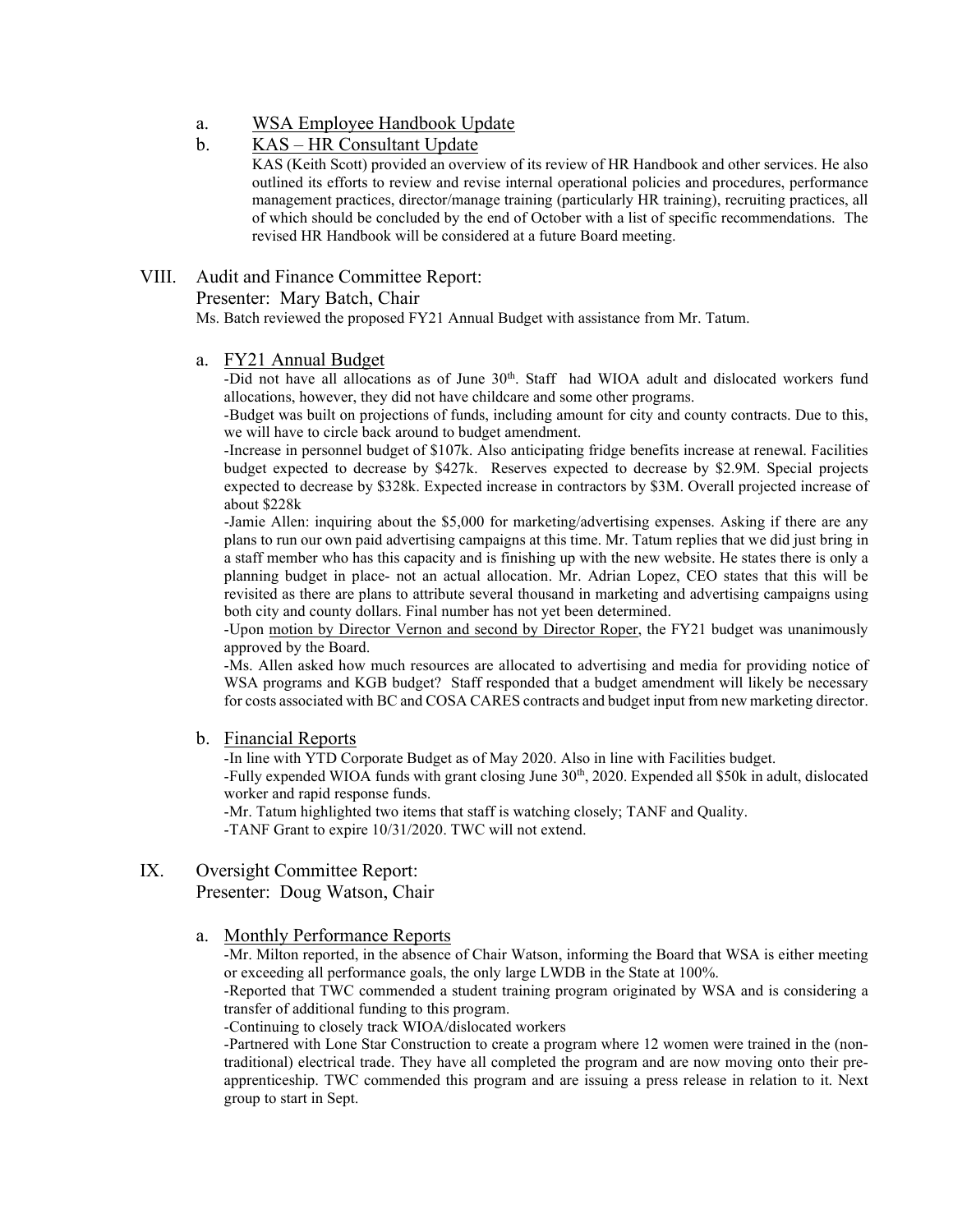-Childcare performance exceeds 99% of goal, with additional Rising Stars.

b. Local Plan Update

-Dr. Guajardo provided an update on development of the Local Plan. -Develop county economical workforce

-Intend to create specific plans for needs of each rural area using quantitative and targeted data analysis. -Develop survey tools which will be made available to county commissioners, area judges, non-profit partners and other social service providers within each of the thirteen counties.

## X. CEO Report:

Presenter: Adrian Lopez, CEO

a. WSA Budget Summary

Mr. Lopez briefed the Board on his process in determining the needs of each department for budget. He also reviewed his efforts to ensure contractors understand the demands of WSA. Praised Procurement dept. Fiscal received another clean audit. We continue to receive funds from TWC and expend them. Reiterated that we continue to exceed all performance measures.

- b. WSA Website Update Did not review
- c. WSA Board Staff Donation items to Foster Care Program Did not review

# XI. Chair Report:

Presenter: Chair Solis

a. Update on CARES Act for WSA as Service Provider with Bexar County and City of San Antonio

Chair Solis reviewed the history of workforce development services and reviewed the new workforce funding under the CARES Act. He announced the formation of the Childcare Committee. He also requested referrals for those folks that could benefit from the CARES training.

- XII. Next Meeting: December 4, 2020
- XIII. **Executive Session: Pursuant to Chapter 551 of the Texas Open Meetings Act, the Board may recess into Executive Session for discussion on any issue for which there is an exception to the Act as set out in section 551.071 et. seq. including, but not limited to, the following:** 
	- **a. Government Code §551.072 – Discussions Regarding Purchase, Exchange, Lease, or Value of Real Property if Deliberation in an Open Meeting Would Have a Detrimental Effect on the Position of Workforce Solutions Alamo in Negotiations with a Third Party;**
	- **b. Government Code §551.071 - All Matters Where Workforce Solutions Alamo Seeks the Advice of its Attorney as Privileged Communications under the Texas Disciplinary Rules of Professional Conduct of the State Bar of Texas:**
	- **c. Pending or Contemplated Litigation; and**
	- **d. Government Code §551.074- Personnel Matters involving Senior Executive Staff and Employees of Workforce Solutions Alamo;**
	- **e. Government Code Sections 551.089 – Discussions regarding Security Devices for**